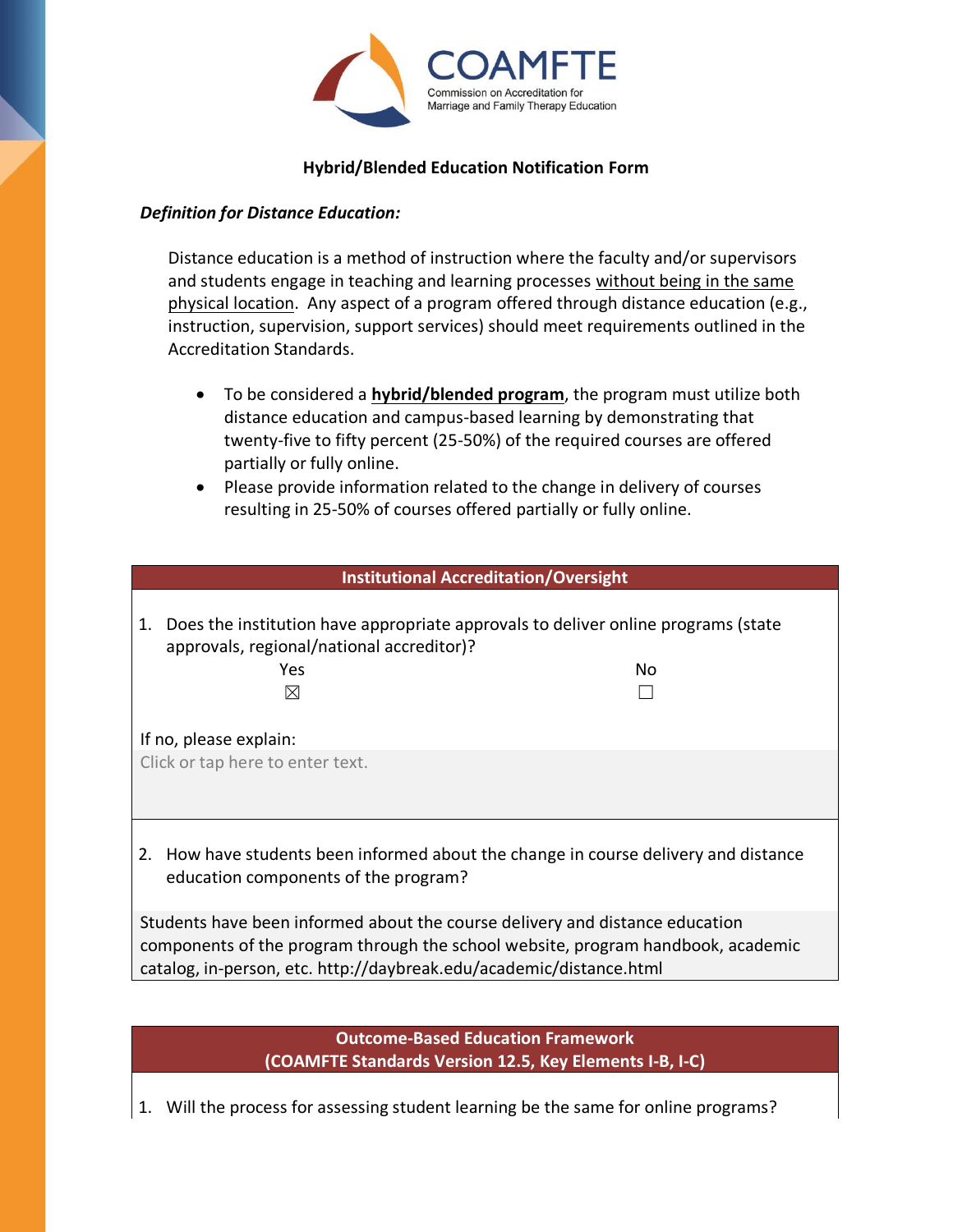| Yes<br>$\boxtimes$                                                                                                                                                                                    | No |  |  |  |
|-------------------------------------------------------------------------------------------------------------------------------------------------------------------------------------------------------|----|--|--|--|
| If no, please explain:<br>Click or tap here to enter text.                                                                                                                                            |    |  |  |  |
| Were stakeholders and communities of interest involved in the decision pertaining to the<br>2.<br>change in instructional delivery for the online portion of the program?<br>Yes<br>No<br>$\boxtimes$ |    |  |  |  |
| If no, please explain:                                                                                                                                                                                |    |  |  |  |
| Click or tap here to enter text.                                                                                                                                                                      |    |  |  |  |

| Program Resources that Impact the Distance Education Delivery Method<br>(COAMFTE Standards Version 12.5, 12.5, Key Elements I-C, II-B, III-C, III-E)                                                                                                                        |                                                                                             |  |  |
|-----------------------------------------------------------------------------------------------------------------------------------------------------------------------------------------------------------------------------------------------------------------------------|---------------------------------------------------------------------------------------------|--|--|
| Does the program have a monitoring system in place which ensures the reliability of<br>1.<br>technology systems, the integrity and security of data, and safeguards student and<br>client information in accordance with applicable regulations and guidelines?<br>Yes<br>⊠ | No                                                                                          |  |  |
| If no, please explain:                                                                                                                                                                                                                                                      |                                                                                             |  |  |
| Click or tap here to enter text.                                                                                                                                                                                                                                            |                                                                                             |  |  |
| 2.<br>Yes<br>$\boxtimes$                                                                                                                                                                                                                                                    | Has the program's faculty been trained in hybrid and/or online instructional methods?<br>No |  |  |
| If no, please explain:                                                                                                                                                                                                                                                      |                                                                                             |  |  |
| Click or tap here to enter text.                                                                                                                                                                                                                                            |                                                                                             |  |  |
| Does the program follow policies and procedures which ensure that the student who<br>3.                                                                                                                                                                                     |                                                                                             |  |  |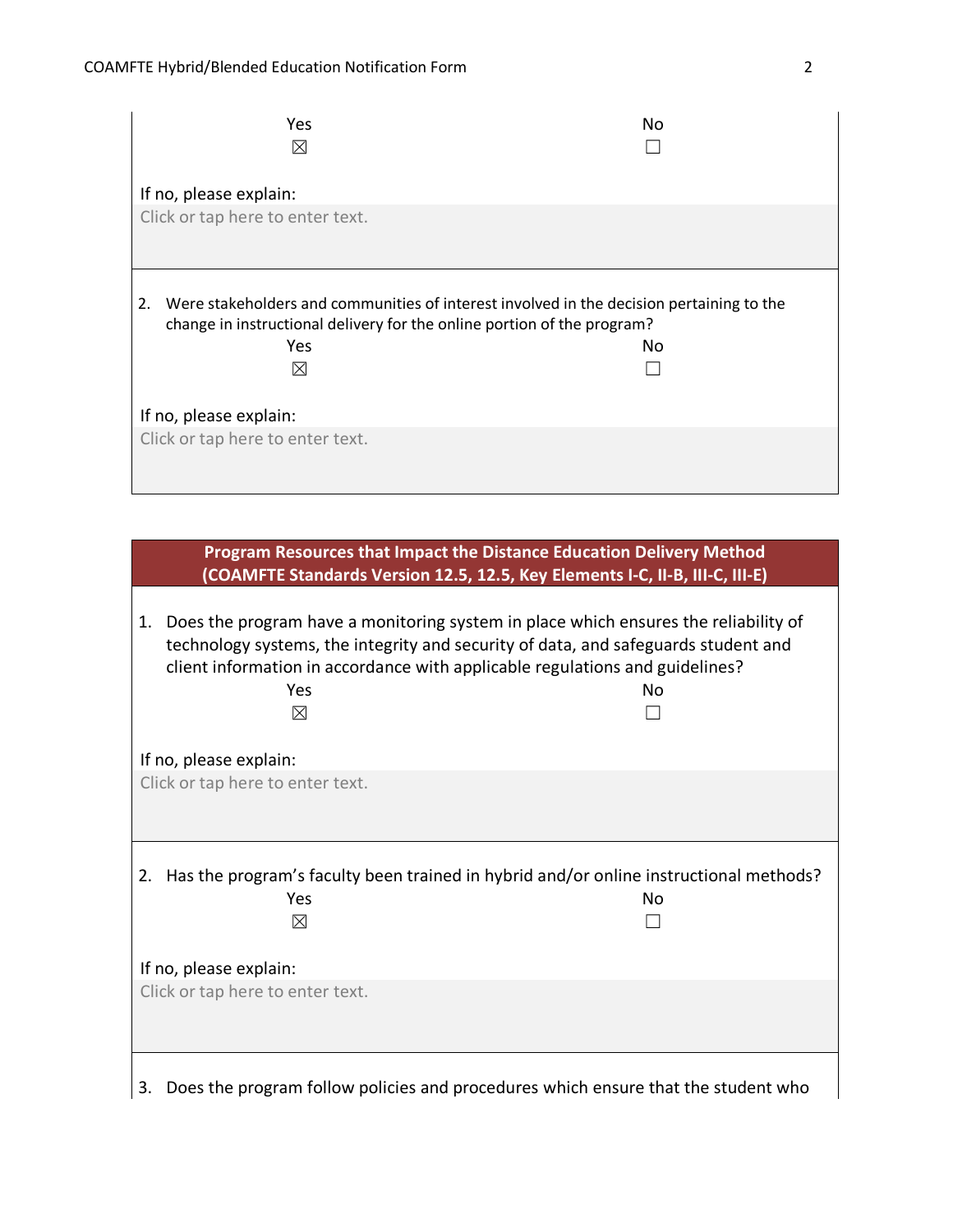| participates in the distance education courses is the same student who receives the<br>credit for the courses?                                 |             |  |  |
|------------------------------------------------------------------------------------------------------------------------------------------------|-------------|--|--|
| Yes                                                                                                                                            | No.         |  |  |
| $\boxtimes$                                                                                                                                    |             |  |  |
| If no, please explain:                                                                                                                         |             |  |  |
| Click or tap here to enter text.                                                                                                               |             |  |  |
| 4. Will the students' access to clinical resources change? (See COAMFTE 12.5 Glossary<br>definition for Instructional and Clinical Resources): |             |  |  |
| Yes                                                                                                                                            | <b>No</b>   |  |  |
|                                                                                                                                                | $\boxtimes$ |  |  |
| If yes, please explain:                                                                                                                        |             |  |  |
| Click or tap here to enter text.                                                                                                               |             |  |  |
| 5. Will the students' clinical experience or supervision process change?                                                                       |             |  |  |
| Yes                                                                                                                                            | No          |  |  |
|                                                                                                                                                | $\boxtimes$ |  |  |
| If yes, please explain:                                                                                                                        |             |  |  |
| Click or tap here to enter text.                                                                                                               |             |  |  |

| <b>Curriculum &amp; Regulatory Alignment Impacted by Distance Education Delivery Method</b><br>(COAMFTE Standards Version 12.5, Key Elements III-B, III-C, III-E)                                                                                                                                                                         |    |  |  |
|-------------------------------------------------------------------------------------------------------------------------------------------------------------------------------------------------------------------------------------------------------------------------------------------------------------------------------------------|----|--|--|
| Are students enrolled in the distance education program informed how the curriculum aligns<br>1.<br>with the educational requirements which satisfy the regulatory requirements for entry-level<br>practice either in the state/province/location in which the program physically resides or in<br>which the student intends to practice? |    |  |  |
| Yes                                                                                                                                                                                                                                                                                                                                       | No |  |  |
| $\bowtie$                                                                                                                                                                                                                                                                                                                                 |    |  |  |
|                                                                                                                                                                                                                                                                                                                                           |    |  |  |
| If no, please explain:                                                                                                                                                                                                                                                                                                                    |    |  |  |
| Click or tap here to enter text.                                                                                                                                                                                                                                                                                                          |    |  |  |